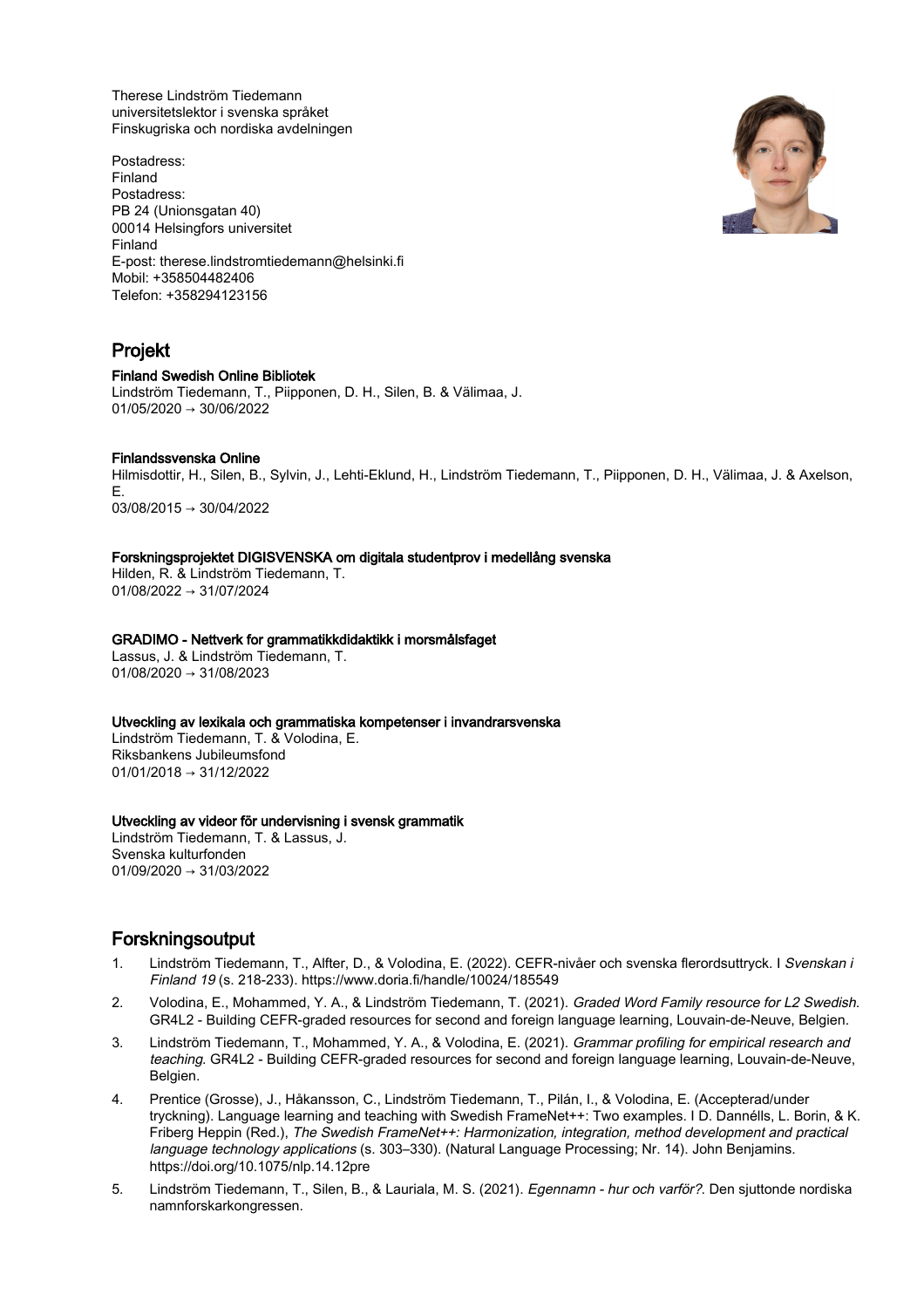- 6. Lindström Tiedemann, T., Volodina, E., & Mohammed, Y. A. (2021). Swedish profile L2 research and teaching potential. Natural Language Processing for Computer-Assisted Language Learning, Reykjavik, Island.
- 7. Nyqvist, E-L., & Lindström Tiedemann, T. (2021). Finska språkbadselevers bruk av passiv. Nordand, 16(1), 36–56. https://doi.org/10.18261/issn.2535-3381-2021-01-03
- 8. Lindström Tiedemann, T., Alfter, D., & Volodina, E. (2021). På pin kiv att lära sig svenska flerordsuttryck. Svenskan i Finland, Vasa, Finland.
- 9. Lindström Tiedemann, T. (2021). Hur många ord finns det i svenskan? Svar på fråga från Åk 5 i Karamalmens skola. HBL junior.
- 10. Volodina, E., Mohammed, Y. A., & Lindström Tiedemann, T. (2021). CoDeRooMor: A new dataset for noninflectional morphology studies of Swedish. I Proceedings of the 23rd Nordic Conference on Computational Linguistics (NoLaLiDa) (s. 178-189). (NEALT Proceedings Series; Nr. 45). Northern European Association for Language Technology (NEALT). https://www.aclweb.org/anthology/2021.nodalida-main.18.pdf
- 11. Alfter, D., Lindström Tiedemann, T., & Volodina, E. (2021). Crowdsourcing Relative Rankings of Multi-Word Expressions: Experts versus Non-Experts. Northern European Journal of Language Technology, 7(1). https://doi.org/10.3384/nejlt.2000-1533.2021.3128
- 12. Piipponen, D. H., Silen, B., Saloranta, H., Rosenberg-Wolff, C., & Lindström Tiedemann, T. (2021). Finland Swedish Online Bibliotek.
- 13. Lindström Tiedemann, T. (2021). Official L2P morphology annotation guidelines.
- 14. Volodina, E., Alfter, D., Lindström Tiedemann, T., Lauriala, M. S., & Piipponen, D. H. (2021). Reliability of automatic linguistic annotation: native vs non-native texts. I M. Monachini, & M. Eskevich (Red.), CLARIN Annual Conference 2021: Proceedings (s. 90-94). CLARIN ERIC.
- 15. Piipponen, D. H., Välimaa, J-P., Silen, B., & Lindström Tiedemann, T. (2021). Svenskan är osynlig på många bibliotek. Språkbruk. https://www.sprakbruk.fi/-/svenskan-ar-osynlig-pa-manga-bibliotek
- 16. Alfter, D., Lindström Tiedemann, T., & Volodina, E. (2020). Experts versus non-experts in crowdsourcing. Preliminary results.. Natural Language Processing for Computer-Assisted Language Learning, Gothenburg, Sverige.
- 17. Alfter, D., Lindström Tiedemann, T., & Volodina, E. (2020). Expert judgments versus crowdsourcing in ordering multi-word expressions. Artikel presenterad vid Swedish Language Technology Conference, Gothenburg, Sverige. https://gubox.app.box.com/v/SLTC-2020-paper-16
- 18. Lindström, J., & Lindström Tiedemann, T. (2020). "Ni minnes nog hvilka jag menar": Subjektiva och intersubjektiva aspekter av modaladverbet nog. I H. Lehti-Eklund, & B. Silén (Red.), Handel med konst. Språk och dialog i Paul Sinebrychoffs brevsamling från sekelskiftet 1900 (s. 293-323). (Skrifter utgivna av Svenska litteratursällskapet i Finland; Nr. 841). Svenska Litteratursällskapet. https://www.sls.fi/sites/default/files/publications/pdf/2662.pdf
- 19. Piipponen, D. H., Saloranta, H., Silen, B., & Lindström Tiedemann, T. (2019). Finland Swedish Online 2.
- 20. Alfter, D., Lindström Tiedemann, T., & Volodina, E. (2019). LEGATO: A flexible lexicographic annotation tool. I M. Hartmann, & B. Plank (Red.), 22nd Nordic Conference on Computational Linguistics (NoDaLiDa): Proceedings of the Conference (s. 382–388). (Linköping Electronic Conference Proceedings; Nr. 167), (NEALT Proceedings Series; Nr. 42). Linköping University Electronic Press.
- 21. Alfter, D., Borin, L., Pilán, I., Lindström Tiedemann, T., & Volodina, E. (2019). Lärka: From Language Learning Platform to Infrastructure for Research on Language Learning. I Selected papers from the CLARIN Annual Conference 2018, Pisa, 8-10 October 2018 (Linköping Electronic Conference Proceedings). Linköping University Press. http://www.ep.liu.se/ecp/159/001/ecp18159001.pdf
- 22. Stemle, E. W., Boyd, A., Jansen, M., Lindström Tiedemann, T., Mikelić Preradović, N., Rosen, A., Rosén, D., & Volodina, E. (2019). Working together towards an ideal infrastructure for language learner corpora. I A. Abel, A. Glaznieks, V. Lyding, & L. Nicolas (Red.), Widening the Scope of Learner Corpus Research: Selected Papers from the Fourth Learner Corpus Research Conference (Corpora and Language in Use). Presses universitaires de Louvain.
- 23. Siragusa, L., Lindström Tiedemann, Å. M. T., Zaia, S. S., Whipp, A. M., Aludaat-Dujardin, C., Heikkilä, T. M., & Jokitalo, E. S. (2018). Perspectives from an English-speaking teachers peer-mentoring group at the University of Helsinki. Journal of University Pedagogy, 25(1).
- 24. Alfter, D., Borin, L., Pilán, I., Lindström Tiedemann, T., & Volodina, E. (2018). From language learning platform to infrastructure for research on language learning. 53-56. Artikel presenterad vid CLARIN Annual Conference 2018, Pisa, Italien. https://office.clarin.eu/v/CE-2018-1292-CLARIN2018\_ConferenceProceedings.pdf
- 25. Volodina, E., Jansen, M., Lindström Tiedemann, T., Mikelic Preradovic, N., Ragnhildsveit, S., Tenfjord, K., & de Smedt, K. (2018). Interoperability of second language resources and tools. 90-94. Artikel presenterad vid CLARIN Annual Conference 2018, Pisa, Italien. https://office.clarin.eu/v/CE-2018-1292- CLARIN2018\_ConferenceProceedings.pdf
- 26. Lindström Tiedemann, T., Lenardič, J., & Fišer, D. (2018). L2 learner corpus survey: towards improved verifiability, reproducability and inspiration in learner corpus research. 146-150. Poster presenterad vid CLARIN Annual Conference 2018, Pisa, Italien. https://office.clarin.eu/v/CE-2018-1292-CLARIN2018\_ConferenceProceedings.pdf